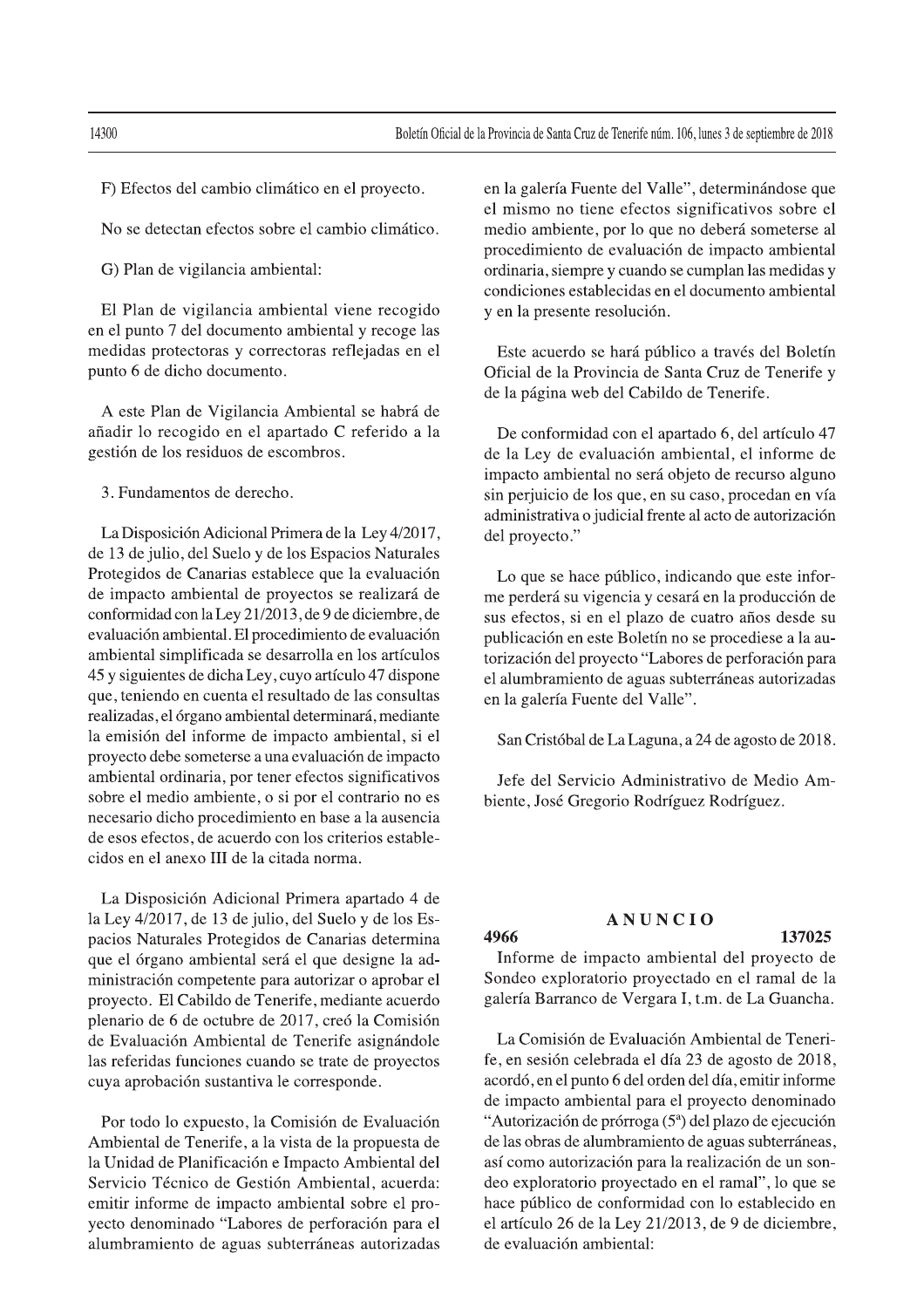6° .- Informe de impacto ambiental del proyecto de Sondeo exploratorio proyectado en el ramal de la galería Barranco de Vergara I, t.m. de La Guancha.

"El proyecto a que se refiere la presente Resolución se encuentra comprendido en el apartado a) del Grupo 8 del anexo B de la Ley 4/2017, de 13 de julio, del Suelo y de los Espacios Naturales Protegidos de Canarias, por lo que procede formular su informe de impacto ambiental, de acuerdo con los artículos 45 y siguientes de la Ley 21/2013, de 9 de diciembre, de Evaluación Ambiental.

Los principales elementos de la evaluación practicada se resumen a continuación:

1. Antecedentes

La Comunidad de Aguas Barranco de Vergara es la titular del expediente Nº 4.029-TFE y 4595-TM correspondiente a la galería "Barranco de Vergara I", situada la bocamina en el TM de La Guancha, así como la mayor parte de los ramales; penetra en profundidad en el municipio de La Orotava (ámbito del Parque Nacional del Teide) y una pequeña longitud en el municipio de San Juan de la Rambla.

| <b>DATOS DEL PROYECTO</b> |                                                                                   |
|---------------------------|-----------------------------------------------------------------------------------|
| <b>PROMOTOR</b>           | Comunidad de Aguas Barranco de Vergara                                            |
| ÓRGANO SUSTANTIVO         | Consejo Insular de Aguas de Tenerife                                              |
| OBJETO Y JUSTIFICACIÓN    | Autorización de prórroga (5ª) del plazo de ejecución de las obras de alumbra-     |
|                           | miento de aguas subterráneas, así como autorización para la realización de un     |
|                           | sondeo exploratorio proyectado en el ramal.                                       |
| LOCALIZACIÓN              | La bocamina está en el TM de La Guancha                                           |
| ESPACIO NATURAL PROTEGIDO | TF-11 Parque Natural de Corona Forestal                                           |
| <b>RED NATURA 2000</b>    | ZEC ES7020054 Corona Forestal                                                     |
|                           | ZEPA ES 0000107 Montes y cumbre de Tenerife                                       |
| <b>BREVE DESCRIPCIÓN</b>  | Prórroga del plazo de ejecución de los trabajos de perforación de 1.710 metros a  |
|                           | continuación de los 3090 metros del frente actual y un tramo de ramal de 1.187,36 |
|                           | metros a ejecutar al final del ramal emboquillado a 2492 metros de la bocamina.   |
| CLASIFICACIÓN URBANÍSTICA | La bocamina se encuentra en Suelo Rústico de Protección Paisajística 2 recogido   |
|                           | en el vigente Plan Rector de Uso y Gestión del Parque Natural de Corona Forestal. |
| <b>OBSERVACIONES</b>      | El Plan Rector del Parque Nacional del Teide en su artículo 11.1.1.- Aprove-      |
|                           | chamientos de aguas recoge, entre otros, el siguiente párrafo:                    |
|                           | "De acuerdo con lo dispuesto en la Ley 5/1981, las autorizaciones administra-     |
|                           | tivas para la ampliación de las concesiones de explotación de agua vigentes       |
|                           | o para las de nueva creación que, aún realizándose en el exterior del Parque,     |
|                           | afecten a sus recursos hidrogeológicos superficiales o subterráneos, requerirán   |
|                           | preceptivamente el informe favorable del Patronato del Parque Nacional, que       |
|                           | podrá solicitar asesoramiento técnico-científico adicional e independiente si lo  |
|                           | estima conveniente."                                                              |

| CONSULTAS                                                 |                  |  |
|-----------------------------------------------------------|------------------|--|
| RELACIÓN DE CONSULTADOS                                   | <b>RESPUESTA</b> |  |
| DG de Industria y Energía Gobierno de Canarias            | NO               |  |
| Servicio Administrativo de Patrimonio Cabildo de Tenerife | -SI              |  |
| Ayuntamiento de La Guancha                                | -SI              |  |
| Federación Ben Magec – Ecologistas en Acción              | NO               |  |

El contenido ambiental más significativo de las respuestas a las consultas realizadas es el siguiente:

1. El Servicio Administrativo de Patrimonio del Cabildo Insular de Tenerife informa que no afecta a ningún BIC declarado, ni con expediente incoado y que dadas las características del proyecto se estima que son nulas las afecciones al patrimonio histórico.

2. El ayuntamiento de La Guancha informa favorablemente el documento ambiental del proyecto, no presentando alegación alguna.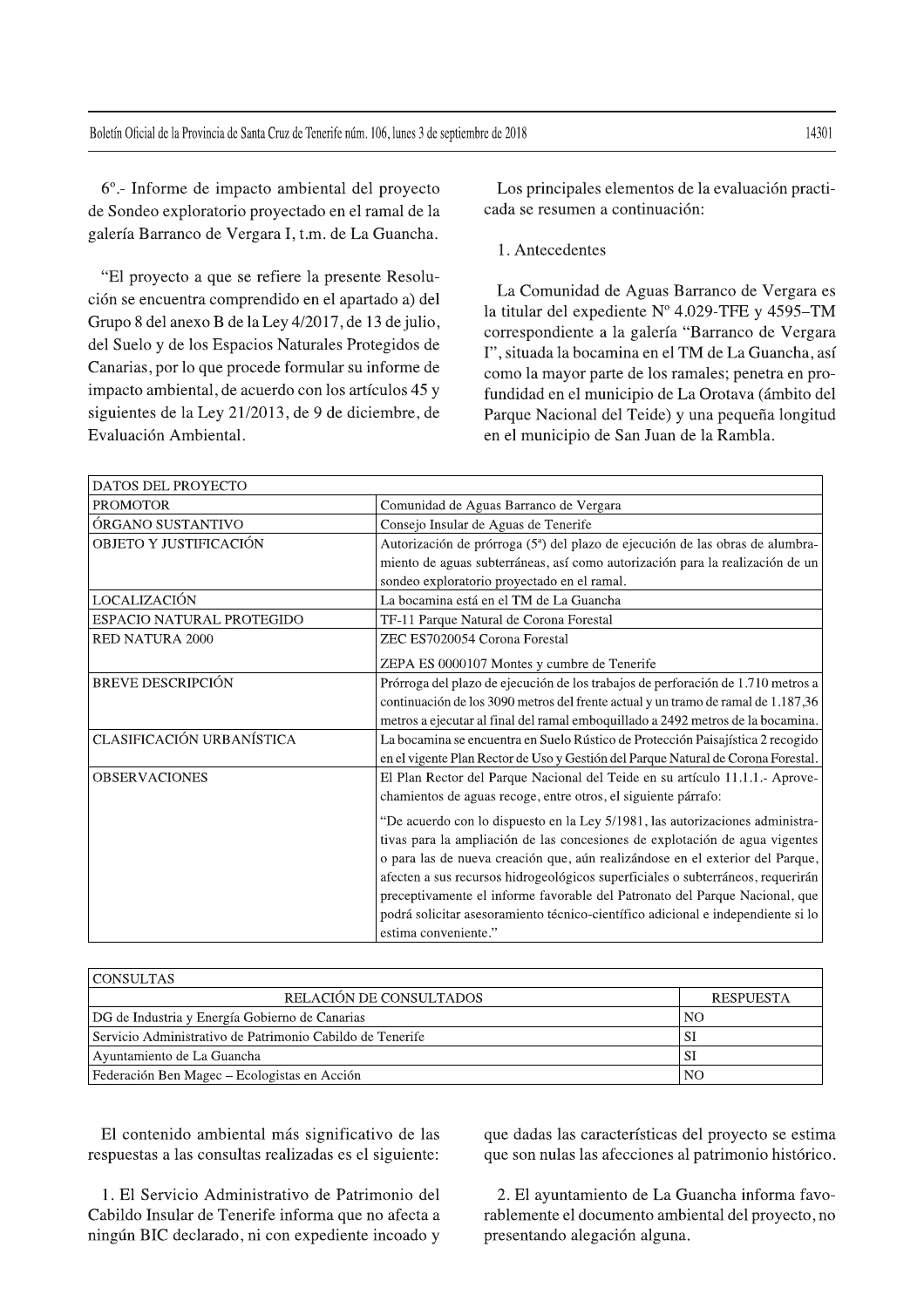Una vez analizada la documentación que obra en el expediente, y considerando las respuestas recibidas a las consultas practicadas, se realiza el siguiente análisis para determinar la necesidad o no de sometimiento del proyecto al procedimiento de evaluación de impacto ambiental ordinaria, según los criterios del anexo III, de la Ley 21/2013, de 9 de diciembre, de evaluación ambiental:

## A) Características del proyecto.

Prórroga del plazo de ejecución de los trabajos de perforación de 1.710 metros a continuación de los 3090 metros del frente actual y un tramo de ramal de 1.187,36 metros a ejecutar al final del ramal emboquillado a 2492 metros de la bocamina. Ello implica la generación aproximada de 10.342 metros cúbicos de escombros. El plazo de ejecución, recogido en el Plan de Trabajos, es 24 años.

### B) Ubicación del proyecto.

La bocamina se localiza en el Barranco de Vergara a cota 1.460 snm, en el Parque Natural de Corona Forestal y en el TM de La Guancha. El frente principal recorre el subsuelo del Parque Natural de Corona Forestal y penetra en la vertical del Parque Nacional del Teide en los TM de La Orotava y una esquina del TM de San Juan de La Rambla. El ramal que se pretende reperforar se sitúa en la vertical del Parque Nacional del Teide en los TM de La Guancha y La Orotava.

C) Características del potencial impacto.

Los impactos potenciales significativos del presente proyecto son, por un lado, los derivados de la posible afección al acuífero de Las Cañadas o a los manantiales superficiales y, por otro, los relativos a la gestión de los escombros.

Sobre el primero el informe del Consejo Insular de Aguas de Tenerife recoge:

"Con la ejecución de los tramos de galería pendientes de ejecutar y para los que se solicita prórroga, la galería iría cogiendo paulatinamente montera, pero sólo hasta alcanzar en la vertical de los frentes un espesor de  $630 - 645$  m, puesto que las trazas discurrirían por el subsuelo en sentido sureste, bajo terrenos entre la denominada Montaña Negra y la Montaña Los Tomillos, superficie de poca pendiente ascendente hacia el sureste. Con respecto a la zona saturada en la vertical de los dos frentes finales autorizados en la galería, en la actualidad la superficies piezométricas se encontraría en estos puntos a profundidad de 430-480 m.

Según la información de la que dispone este CIATF, no existen manantiales en este sector norte del Parque Nacional del Teide; los más próximos se encontrarían más hacia el noreste, en la parte alta de la pared oeste del Valle de La Orotava, en el ámbito del Parque Natural de Corona Forestal, pero los datos de piezometría permitirían descartar cualquier afección directa a estos manantiales por el descenso de la superficie piezométrica en el denominado acuífero de Las Cañada, pues se trataría de acuíferos colgados sobre la zona saturada general.

Por tanto, los alumbramientos que se produzcan con la prolongación de la perforación en los dos frentes, no afectarán a recursos hídricos superficiales o subterráneos en este sector del PN del Teide y Parque Natural de la Corona Forestal."

De análisis del proyecto, así como de la documentación ambiental remitida, el otro impacto potencial significativo es el derivado de la gestión de los escombros resultantes de las labores de perforación. Gestión que no viene bien recogida en la documentación obrante.

Por ello, antes de iniciar los trabajos de perforación se habrá de levantar acta en la que se defina detalladamente el destino y la gestión de estos residuos. Por parte del titular de la explotación se habrá de convocar a los técnicos del Área de Sostenibilidad, Medio Ambiente y Seguridad del Cabildo de Tenerife. Copia de dicho acta deberá remitirse a la Comisión de Evaluación Ambiental de Tenerife.

D) Afección sobre espacios naturales protegidos.

La bocamina de la galería se ubica en el espacio natural TF-11 Parque Natural de Corona Forestal y que además conforma la ZEC ES7020054 Corona Forestal y la ZEPA ES 0000107 Montes y cumbre de Tenerife.

Las galerías penetran, además en el subsuelo del Parque Nacional del Teide, que además conforma la ZEC ES 7020043 Parque Nacional del Teide.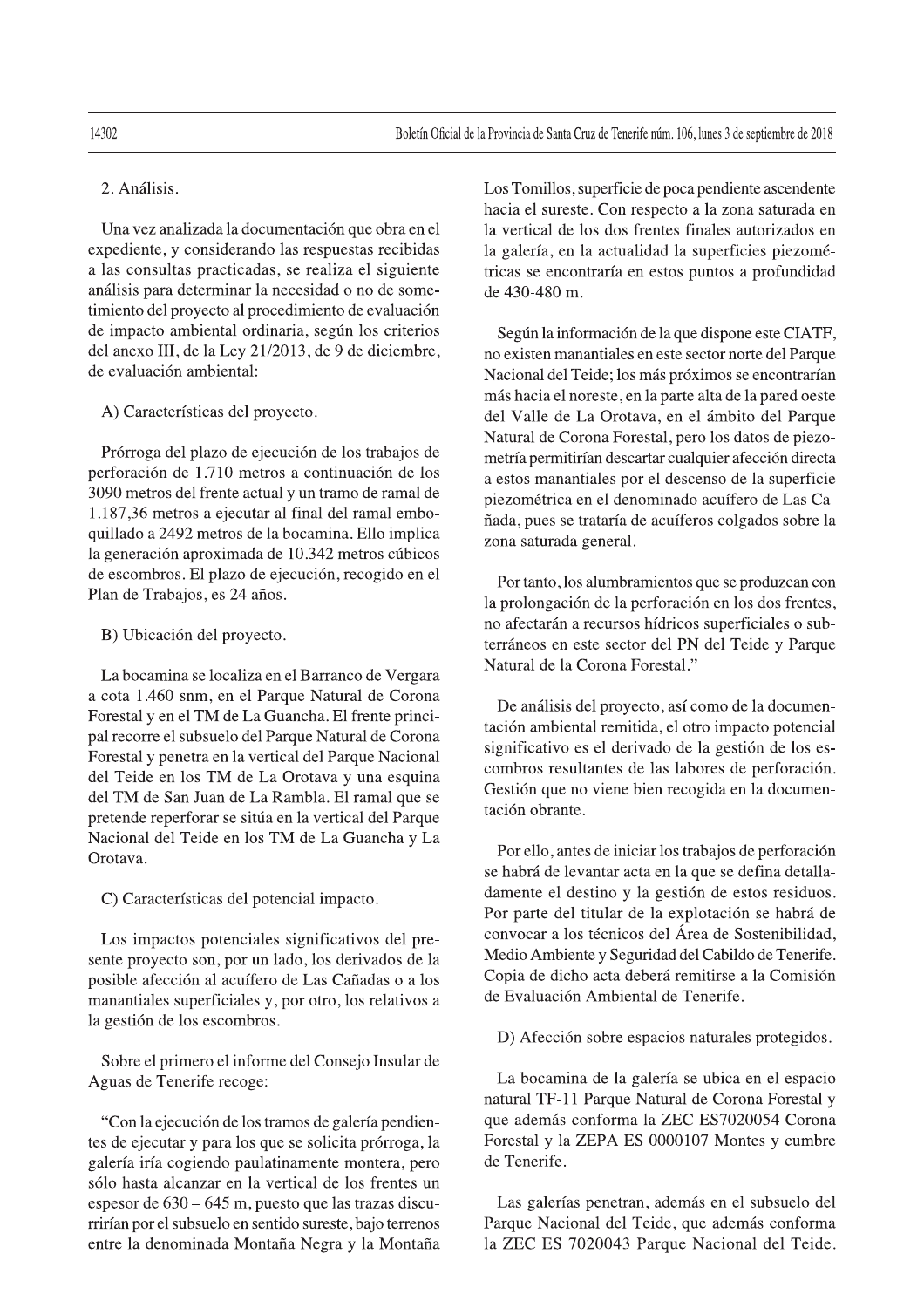Igualmente está englobado en la ZEPA Montes y cumbre de Tenerife.

En el informe de órgano gestor emitido por el Servicio de Gestión Forestal se recoge la obligación de:

1. Observación de las condiciones específicas del artículo 65 del PRUG del Parque Natural de Corona Forestal.

2. Comunicación del inicio y programación de trabajos con suficiente antelación.

3. Se establecerá un único circuito de transporte de materiales y residuos, debiendo solicitarse expresamente la autorización para la circulación por pistas de los vehículos y personas vinculados a la obra.

4. Se retirarán todos los residuos generados a punto de recogida autorizado. Mientras permanezcan en la zona deberán estar adecuadamente depositados, garantizando que no son accesibles a animales, especialmente roedores.

5. Control exhaustivo para la prevención de vertidos de combustibles, lubricantes, grasas, hidráulicos y en general de cualquier producto contaminante.

6. Mantenimiento adecuado de motores y máquinas para minimizar las emisiones de gases contaminantes.

E) Afección sobre comunidades y especies protegidas.

No hay afección significativa a comunidades y especies protegidas.

F) Efectos del cambio climático en el proyecto.

No se detectan afecciones significativas sobre el cambio climático.

G) Plan de vigilancia ambiental:

Las medidas protectoras y correctoras se recogen en el apartado 5 del documento de "Evaluación de Impacto Ambiental Simplificada" y el seguimiento en el apartado 6 y que habrá de constituir el Programa de Vigilancia Ambiental.

Además, se habrá de añadir lo recogido en el apartado C en relación con la gestión de escombros.

Por otro lado, de acuerdo con lo recogido en el artículo 243 del vigente Plan Hidrológico de la Demarcación Hidrográfica de Tenerife, especialmente en relación con los criterios generales del artículo 238, deberá incluirse en el Plan de Vigilancia Ambiental las medidas necesarias para la caracterización continua de la calidad de agua aflorada.

3. Fundamentos de Derecho.

La Disposición Adicional Primera de la Ley 4/2017, de 13 de julio, del Suelo y de los Espacios Naturales Protegidos de Canarias establece que la evaluación de impacto ambiental de proyectos se realizará de conformidad con la Ley 21/2013, de 9 de diciembre, de evaluación ambiental. El procedimiento de evaluación ambiental simplificada se desarrolla en los artículos 45 y siguientes de dicha Ley, cuyo artículo 47 dispone que, teniendo en cuenta el resultado de las consultas realizadas, el órgano ambiental determinará, mediante la emisión del informe de impacto ambiental, si el proyecto debe someterse a una evaluación de impacto ambiental ordinaria, por tener efectos significativos sobre el medio ambiente, o si por el contrario no es necesario dicho procedimiento en base a la ausencia de esos efectos, de acuerdo con los criterios establecidos en el anexo III de la citada norma.

La Disposición Adicional Primera apartado 4 de la Ley 4/2017, de 13 de julio, del Suelo y de los Espacios Naturales Protegidos de Canarias determina que el órgano ambiental será el que designe la administración competente para autorizar o aprobar el proyecto. El Cabildo de Tenerife, mediante acuerdo plenario de 6 de octubre de 2017, creó la Comisión de Evaluación Ambiental de Tenerife asignándole las referidas funciones cuando se trate de proyectos cuya aprobación sustantiva le corresponde.

Por todo lo expuesto, la Comisión de Evaluación Ambiental de Tenerife, a la vista de la propuesta de la Unidad de Planificación e Impacto Ambiental del Servicio Técnico de Gestión Ambiental, acuerda: emitir informe de impacto ambiental para el proyecto denominado "Autorización de prórroga (5ª) del plazo de ejecución de las obras de alumbramiento de aguas subterráneas, así como autorización para la realización de un sondeo exploratorio proyectado